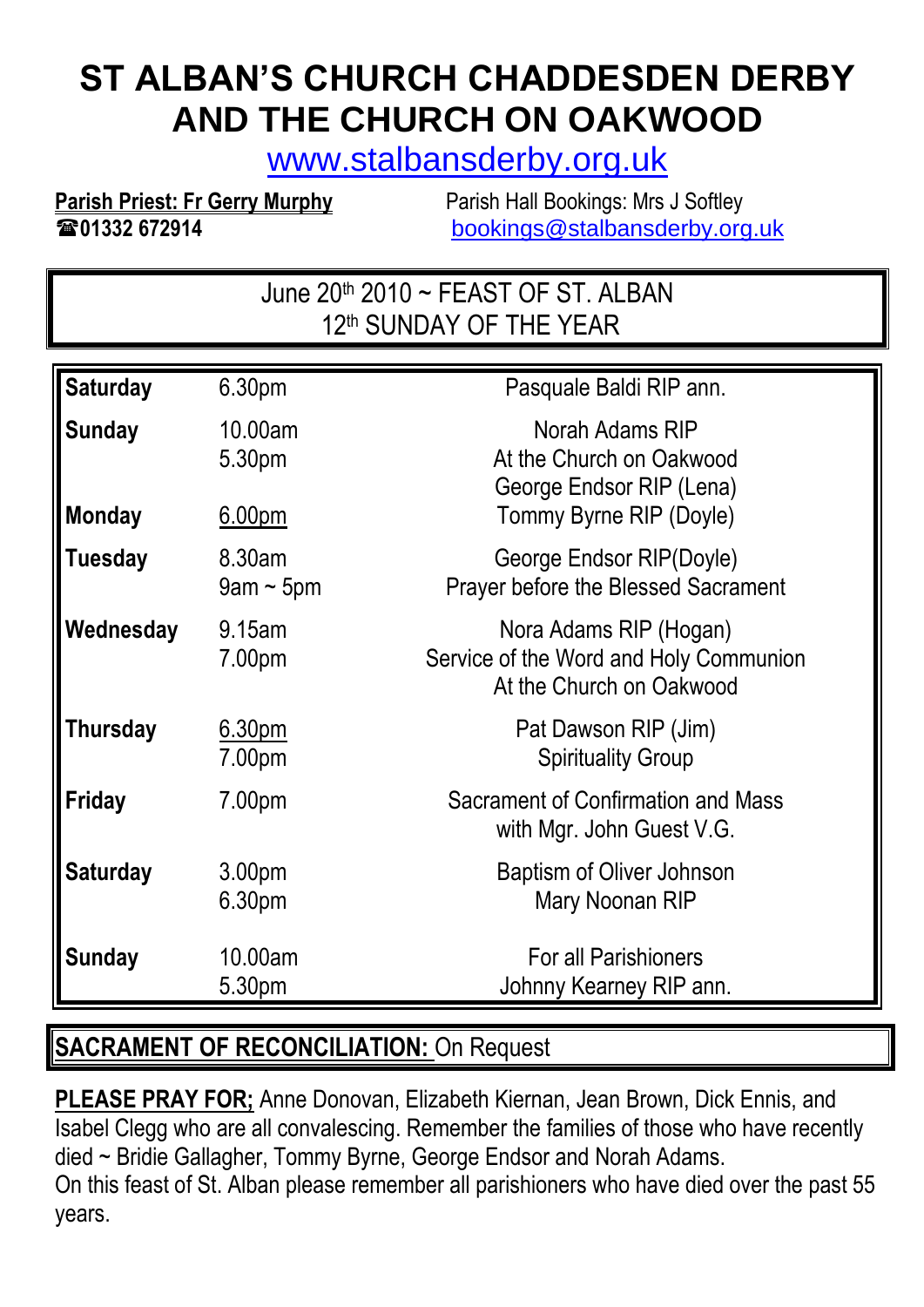### **CONFIRMATION**

On Friday, June 25th at 7pm here at St. Albans. Fifteen of our young people will be confirmed by Mgr. John Guest, Vicar General. Please come along and support them! Please put the date in your diary.

### **CAFOD GROUP**

Have invited Marie Molloy, the Diocesan Coordinator, to come and talk to us about "Connect 2" on Tuesday, June 22nd at 7.30pm in the Parish Centre. There is a choice now offered of being in partnership and dialogue with people from one of these developing countries ~ Bangladesh, Rwanda, Ethiopia, Cambodia, El Salvador or Brazil.

We need to decide which and Marie will give us materials to guide us. All welcome.

# **SERVICE OF ANOINTING AND HEALING**

Will take place on Sunday, June 27<sup>th</sup> at 3pm here at St. Albans, followed by tea in the Parish Centre. 40 people have replied. Are there any more? Many thanks to those who have already returned slips.

### **ST. ALBAN'S DAY**

Today! The Children's Liturgy Group will be enacting the story of St. Alban at 10am mass and there will be a fun event after mass with bouncy castle, races, food and drink. Do come and join us!

Our thanks to Susanne Aitchinson for making the display which hangs from the gallery. It tells the story of Alban meeting and being converted by the priest Amphibulus and of hiding him from searching soldiers. Alban was beheaded outside the city on a hill, having told the Roman Governor at his trial, "I am Alban, and I worship the true and living God, the Father of Jesus Christ". One for the children  $\sim$  legend has it that the executioners' eyes fell out as he

beheaded St. Alban!

# **PADLEY PILGRIMAGE**

On Sunday, July 11th, departing St. Mary's Church at 12.15pm; return 7.15pm approx. Cost £5 per head. Bring your own packed lunch. Mass at the Manor House at Grindleford at  $3.30 \text{pm} \sim$  the presider is Archbishop Vincent Nicholls. Please see poster and inform Fr. Gerry if you want to go.

# **PARISH COUNCIL**

Will meet this Thursday evening June 24<sup>th</sup> at 7:30pm in the Parish Centre.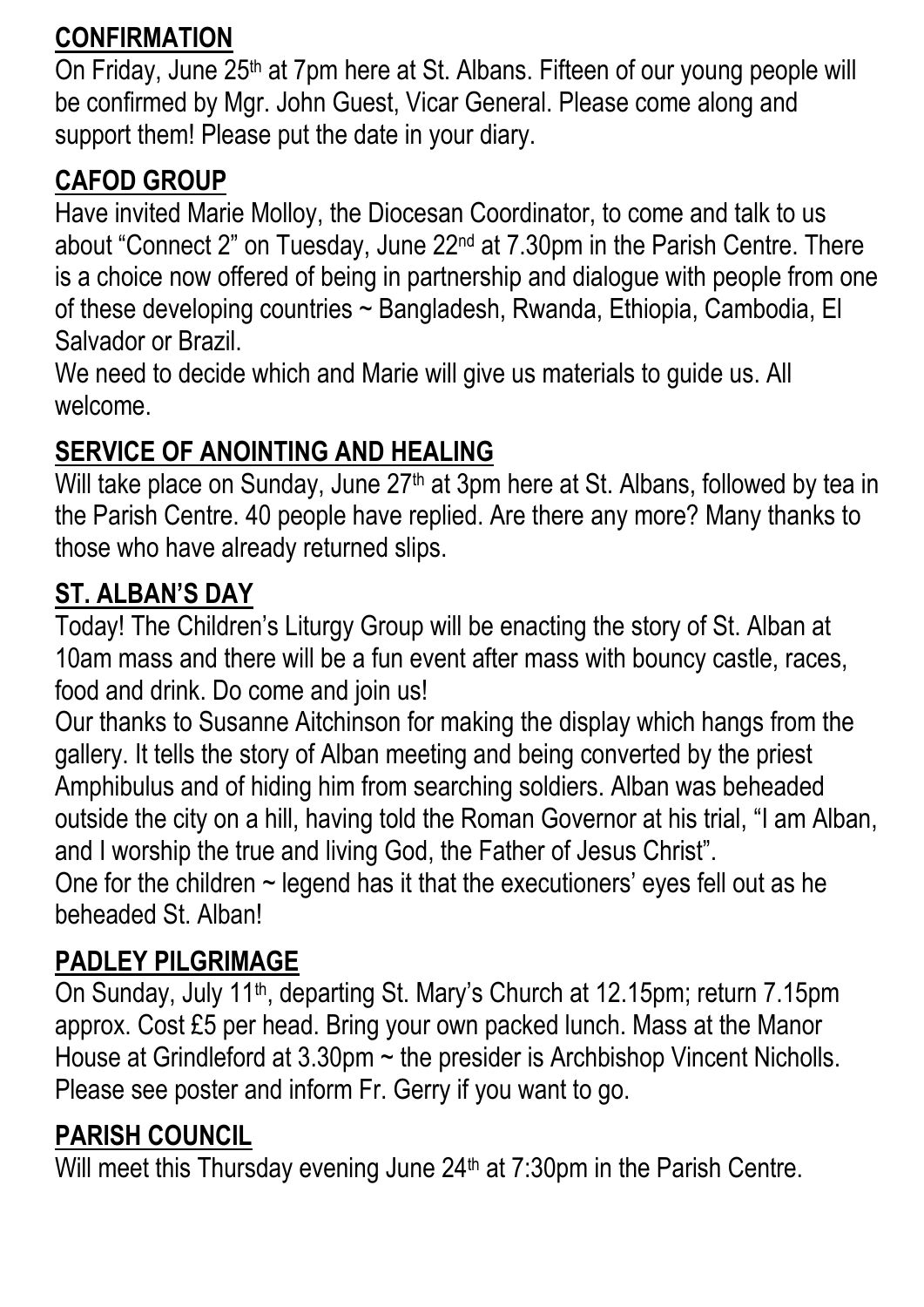### **FATHER GERRY SABBATICAL**

My thanks to all of you who have been encouraging me about my sabbatical. I have now finalized the dates and can tell you I will be away from September 2<sup>nd</sup> until December 14th 2010.

| <b>IGNATION PRAYER EXPERIENCE</b>                                                                                                                                                                                         |  |  |
|---------------------------------------------------------------------------------------------------------------------------------------------------------------------------------------------------------------------------|--|--|
| The Spirituality Group invites you to join them for an evening of<br><b>IGNATIAN PRAYER EXPERIENCES.</b>                                                                                                                  |  |  |
| Thursday 24th June 2010 in St Alban's Church Day Chapel<br>7.30pm-8.30pm followed by refreshments.                                                                                                                        |  |  |
| There are so many courses and presentations that<br>are "about" Prayer but few about the Prayer experiences themselves.<br>Our evening will offer a variety of Ignatian meditations<br>and contemplations to be "prayed". |  |  |
| Ken Buggy will facilitate the evening.<br>He specialises in Ignatian Spirituality,<br>Retreats and Spiritual Direction.                                                                                                   |  |  |
| He also leads Ignatian "Quiet Days"<br>at Southwell Sacrista Prebend Retreat House,<br>Nottinghamshire.                                                                                                                   |  |  |
| All are welcome.                                                                                                                                                                                                          |  |  |

**COLLECTIONS:** Last week £759.30; plus ~ £168 standing orders. Thank you all. Next Sunday there will be a second collection for Peters' Pence.

**COUNTERS NEXT WEEK** ~ John & Judith Davies

**WELCOMERS NEXT WEEK** 6:30pm Dawn Kiddie 10:00am Avril Mather & Sheila Caruth

### **READERS NEXT WEEK OAKWOOD** ~ Sandra & Fran